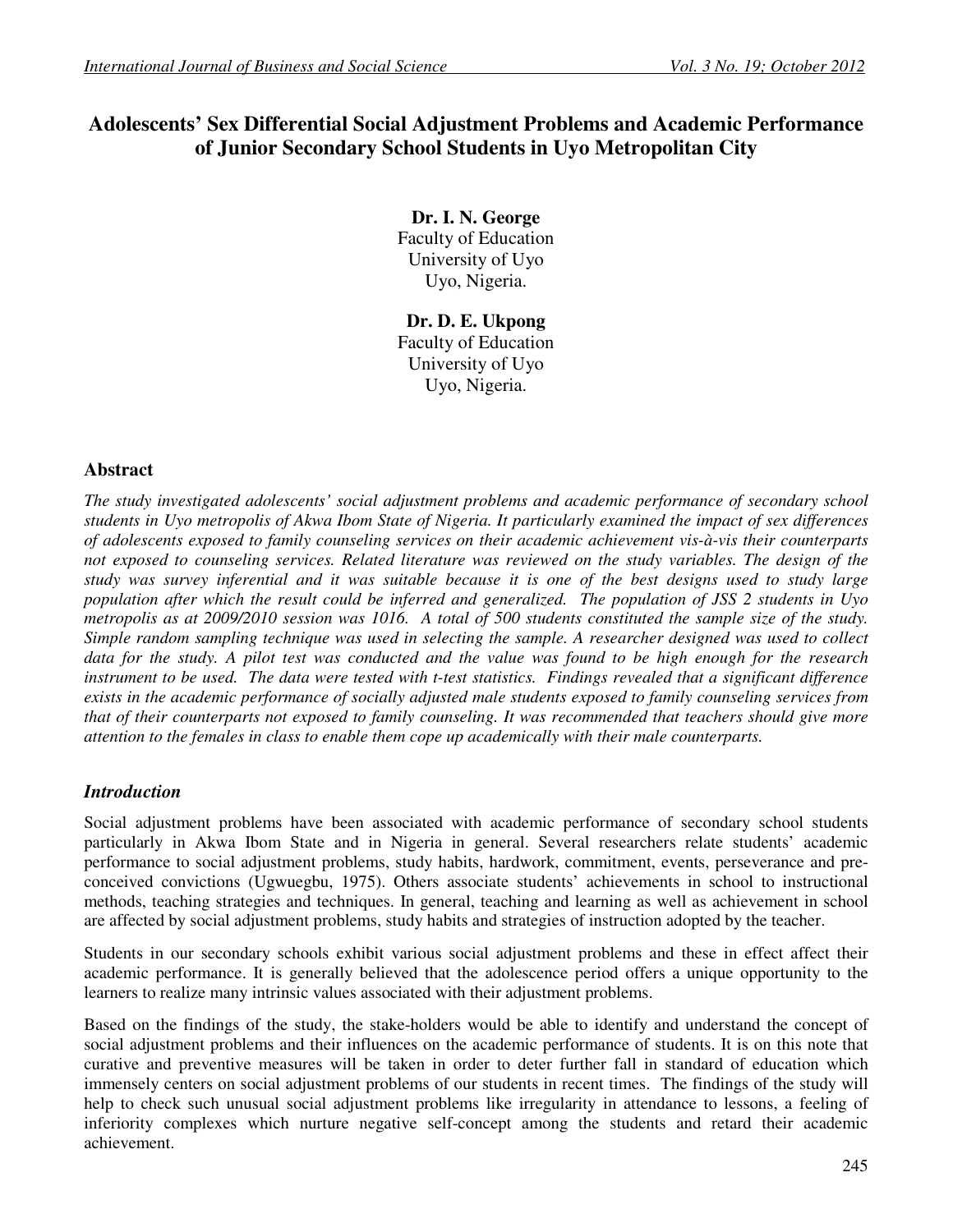### **The Study Rationale**

This study investigated adolescents' sex differential social adjustment problems and academic performance of junior secondary school students in Uyo metropolitant city of Akwa Ibom State, Nigeria.

The aims of the study are:

(i) to examine the impact of sex differences of adolescents exposed to family counseling services on their academic performance in Social Studies Education and their counterparts not exposed to counselling.

### **Research Questions**

This study was guided by the following research questions:

(i) To what extent have the sex differences of the social adjusted students exposed to family counseling services impacted on their academic performance in Social Studies Education vis-à-vis their counterparts not exposed to counseling services?

#### **Research Hypothesis**

In order to properly guide the direction of this study the following research hypothesis was generated:

1. There is no significant difference in the academic achievement of the socially adjusted male students exposed to family counseling services and their counterparts not exposed to counseling services.

### **Operational Definition of Terms: Academic Achievement**

**Academic performance:** Students' performance in a given school subject (social studies) with reference to his/her scores both in continuous assessments and terminal examinations.

**Adolescents:** Youths aged between 11 and 20 years.

Social problem: Any act or behaviour that is contrary to generally and societal accepted norms and values.

**Highly socially adjusted students:** Regularity in school and being in full compliance to school rules and regulations.

**Averagely socially adjusted:** Adolescents not too truant and not very regular in school, but occasionally violating school rules.

**Socially maladjusted students:** Students frequently showing truant behaviour, including loitering, wondering, hanging around and absence from classes.

**Gender stereotype:** This implies sex classification of the adolescent into male or female.

**Social adjustment:** Behaviour dispositions which do not violate specific legal norms and values of a particular social group.

#### **Theoretical Framework**

#### **Anomie theory**

Dirkheim (1897) formulated the theory of anomie which means a condition of formlessness. This results from breakdown in human relations. When social relations break down, society loses its ability to regulate behaviour. That is, lack of social interactions causes ignorance of norms, lack of motivation to obey norms, and absence of moral direction provided by old members of that society. This has made Durkheim (1897) to say that:

In modern urban societies the individual is morally 'empty". Without social ties, no force restrains them (members) and in such circumstances people literally lose the ability to wrong.

Reacting to this, Mizruchi (1964) has suggested that the term "deregulation" is the bets translation of anomie. Durkheim (1897) has argued that cities destroy the power of societies to control their members and become locations for excessive amounts of serious deviance. Again, he believes that macro changes in the social structures can have devastating effects at the micro level. To this end, Stark (1987) has agreed that:

The sheer size and disorganization of big cities reduce the average person's attachments and beliefs. Thus free to deviate, people will do so. The consequences of weak moral and social disintegration are costly. As Stark (1987) observed Mal-adjusted behaviour rates will vary as integration varies, for example, crime-rates will be higher wherever integration is lower. Stark (1987) quoting studies by Shaw and Mckay (1929, 1931, 1941; Angel, 1942).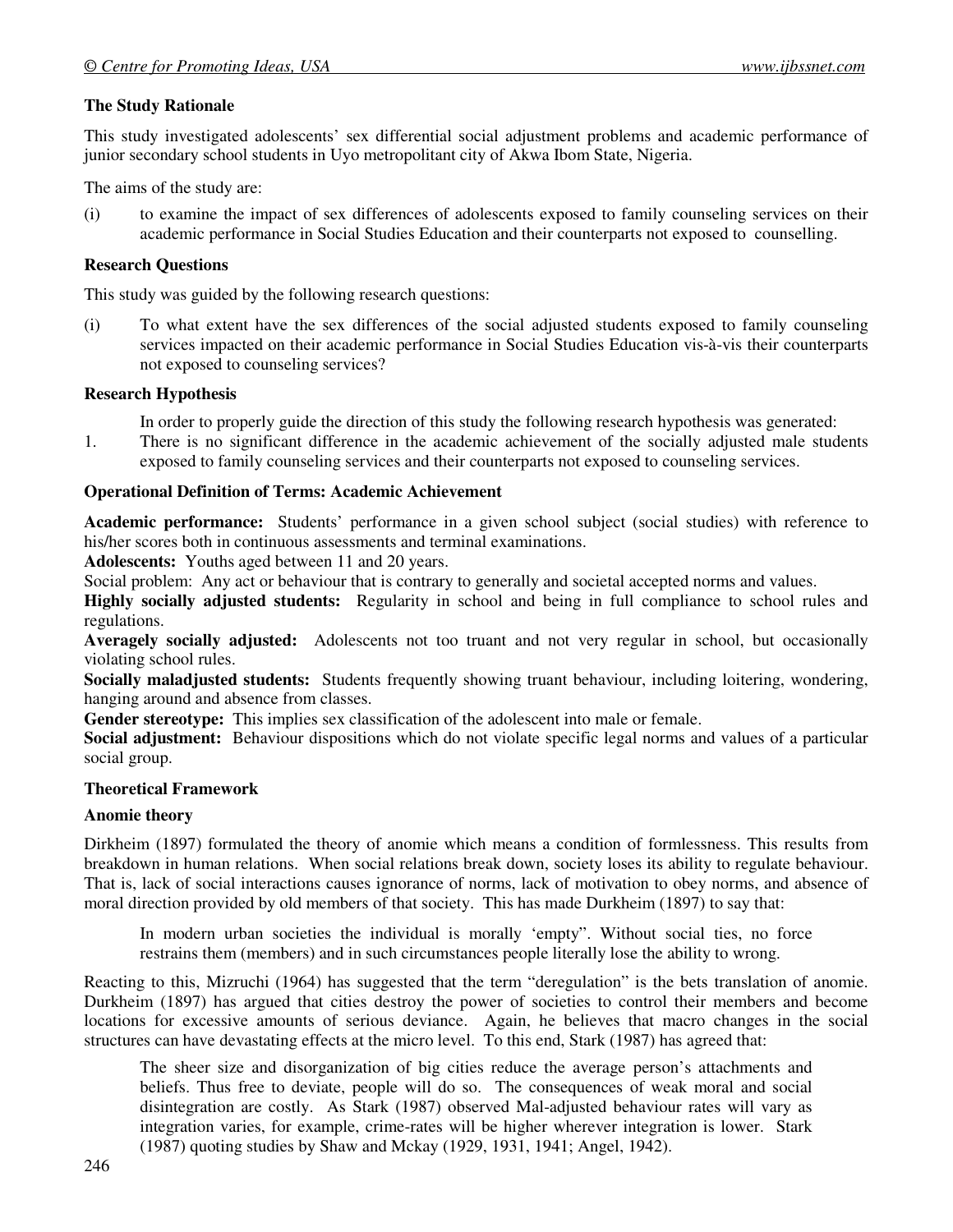Crutchfield (1980) cited in Stark (1947, 1949) explains that all have supported Durkheim's anomie theory. Consequently, the high rate of absenteeism in our secondary schools might have been ushered in by the social disintegration going on in the families, and schools that are located in the urban cities such as Uyo Metropolis. In such situation, people are only interested in their own private business and may not interfere to ask students why they are loitering about, absenting themselves or even withdrawing from school.

### **Related Literature Review**

#### **Sex differences, levels of social adjustment and students' academic performance**

Considering the background of a study involving female participants, one could reasonably expect women to outperform men. However, in spite of the higher indicators of success possessed by women, this expectation is not always fulfilled. Data gathered and background predictions do not often match up with what actually occurred. Men tend to receive better grades, and retain more of their self-confidence, and more men stay in chemical engineering than women (Kelly, 1981).

When students run into mathematics difficulties, men are more likely to credit difficulties to challenges inherent in the subject, while women are more likely to explain away failure by lack of ability. This is the first of many discrepancies in men's and women's perceptions of their own performance.

Regarding general academic performance, women are more likely to attribute poor performance to lack of ability, while men more often attribute it to lack of hardwork or to unfair treatment. If students do well, women will more likely chalk it up to outside help while men see it as a reinforcement of their own ability.

Regarding course performance, women were asked to indicate what grade would satisfy them and what grade they actually expected to receive in a course. The women's expectations decreased as the term progressed; they downrated their ability and ended up underestimating themselves.

Although group work was found by Inyang (1989) to be generally positive and well-received by students, the findings inspired the researcher to caution educators about potential reactions of students to group work.

- Men were more likely to feel they did more than their fair share of work.
- Women were more likely to feel as though their contributions were undervalued or ignored.
- Men enjoyed the challenge of explaining material to another student.
- Women appreciated personal explanations, but passively absorbed information, and tended not to master the material as **thoroughly as the men who gave the explanations.**

The most striking point to emerge about gender differences and academic performance according to Matza (2009) is that boys predominate in all situations. In a whole-class teaching, where the teacher decides who should contribute, boys make more contributions than girls, and their contributions are usually more elaborate. This happens partly through activities within discussions, for example hand-raising, and partly because boys' reputations for misbehavior leads to greater monitoring of them by teachers. In small groups, where pupils resolve matters among themselves, boys usually have the upper hand than girls. They dominate the physical side (volunteering for demonstrations in science, controlling the mouse and keyboard in computing) and they do same when the focus is on talking. Research into oral assessment suggests that boys interrupt girls more than girls do to boys. Although interruption has not been studied in other contexts, a similar pattern is suggested by boy's assertive, rather than negotiation style in mixed-sex work with computers. Being regarded as the source of help is a further area where boy's dominance is evident. The research shows that boys are asked for help more than girls are, and by girls as well as by boys.

The greater tendency of girls to request help from others is a second major theme in the research literature. In a study conducted by Toby (1951) girls approach teachers for individual help more than boys do and in group work, girls are also relatively more likely to seek help. They are willing to give help when asked. Indeed the research suggests that in group work girls are more likely than boys to respond to requests for help. It is simply that fewer requests are addressed to girls in the first place. Girls contribute to make dominance, for example in mix-sex groups, by tending to direct their request s to boys though there are hints that girls resent their less-expert image, as when they receive physical help at the computer, they contribute to make dominance.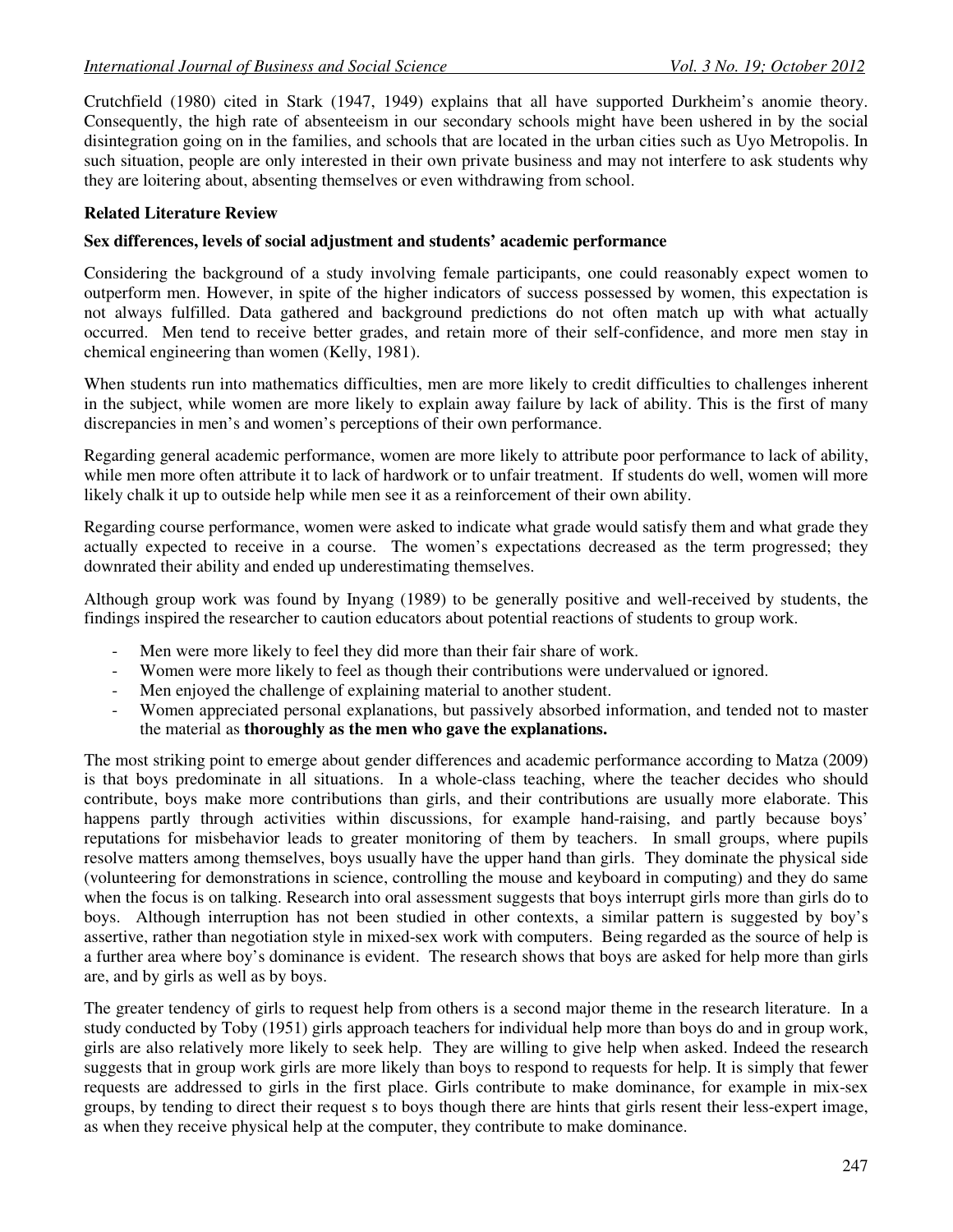### **Research Design**

This study uses the survey inferential design, a form of descriptive study that is aimed at collecting samples from the population of a targeted respondents in order to examine the interaction between the variables being studied. This design is suitable because it is one of the best designs used in studying large and small samples of the population after which the results obtained could be inferred from the generalized population that would otherwise be too expensive to study as a whole.

In addition, the design is suitable because concepts like social adjustment problems and academic performance are best studied through the use of such instruments like structured questionnaire, interview, students' performance records, and observation which the survey inferential design utilizes as its essential tools.

The researcher was, however, aware of some of the weaknesses of using this design for this particular study – focusing primarily on the population of a specific respondent in a particular Local Government Area rather than the entire state but could not help using the design due to the nature of the research problem. The study sought to provide answers to research questions and to control variance. Therefore apart from the design being a case study, it can also be regarded as Ex-post Facto Design.

### **Description Area of Study**

The area covered in this study is Uyo Metropolis which coincides with the limit of Uyo Capital City Development Authority (UCCDA). Uyo is the capital city of Akwa Ibom State of Nigeria. It covers an approximate land space of 89.64km<sup>2</sup> with a population of approximately 1,287,619 according to the population census. Uyo Local Government Area is located approximately between Latitude  $5^{\circ}$  04' and  $5^{\circ}$  08' North of the Equator and between Longitude  $7^{\circ}$  18' and  $7^{\circ}$  24' East of the Greenwich Meridian.

The study area is bounded on the North by Itu, Ibiono and Ikono Local Government Areas, on the South by Nsit Ibom and Ibesikpo Asutan Local Government Areas, on the West by Abak Local Government Area and on the East by Uruan Local Government Area. Even before the creation of Akwa Ibom State in 1987, Uyo had been one of the major commercial towns in the then mainland part of the erstwhile Cross River State. Uyo is among the famous and major commercial towns in the South-Eastern States of Nigeria. The town is commerce-oriented and is predominantly inhabited by civil servants, business men, artisans, traders, technicians, medium and small scale industrialists as well as other self employed persons.

Uyo had already been famous because of its enterprising nature, where self reliance and industry reign supreme in the heart of men. Buttressing this point, Uyo Metropolis has three large daily markets of national repute, namely; Itam market – along Ikot Ekpene/Calabar-Itu Road, Akpan Andem market along Udo Umana Street, and shopping centre complex sited along Ikot Ekpene Road. Besides these markets, goods are sold from Road side stalls, carried to the consumers' homes by mobile traders, or displayed at road junctions, motor parks, and so on, to attract the attention of travelers.

In addition, there are major food businesses ranging from eating houses, "mama-puts", restaurants to big hotels such as Esma Restaurant, Mr. BIGGS, Dollars both located along Ikot Ekpene Road; and so on. All these attract the attention of both young and old. Little wonder that some adolescents abandon school lessons and rush to some of these guest houses at the expenses of their academics, thereby creating social problems for themselves and the society. There are also major motor parks relocated by the Akwa Ibom State Government. These include the Itam motor park located along Ikot Ekpene Road, Aka-Nung Udoe park sited at Aka-Nung Udoe Road, Ikot Okubo park along Abak Road and Mbiabong Etoi park sited along Oron Road. These new parks are meant to decongest the City centre particularly, along Ibom Connection and to open up new development centres for business.

# **Population of the Study**

The population of this study consisted of all Junior Secondary Two Students offering Social Studies in Uyo Metropolis. The population of Junior Secondary Two (JSS 2) students in Uyo Metropolis as at 2009/2010 academic session was as follows: Public schools: (Males = 518, Females = 498). Thus, a total of 1016 students of both males and females were in public schools. Private schools were made up of 1002 students of which 540 of them were males, while 462 were females. Hence, the grand total of Junior Secondary Two (JSS 2) students for this study was 1016.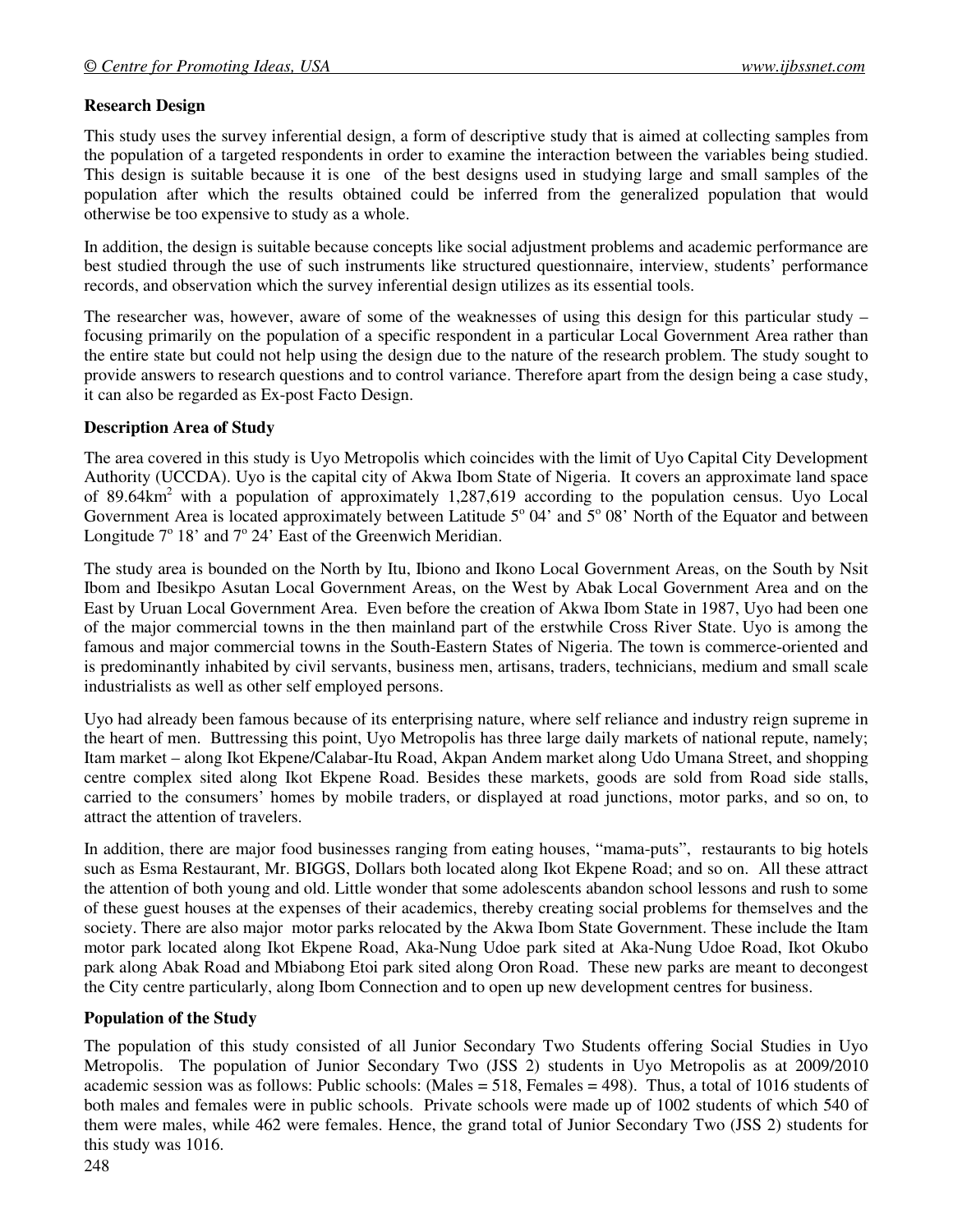### **Data Analysis**

The data collected for the study were analysed by using the t-test statistics. The hypothesis was tested at 0.05 level of significant.

### **Sample and Sampling Technique**

Random sampling technique was used in the selection of the sample for this study. The selection of sample was from public and registered private secondary schools in Uyo Metropolis. The (15) secondary schools in Uyo Metropolis randomly selected consisted of two girls, three boys and ten mixed schools. In each selected school, a total of thirty three (33) students were randomly selected from 10 schools while 34 students came from 5 schools for this study. Thus, a total of 500 students representing approximately 25% of the population were the sample size for this study.

The random sampling method used in selecting the schools and the 50 socially adjusted students is called Balloting. Balloting is "a method of drawing a sample from a population such that all members of the population have equal and independent chances of being selected" (Olaitan & Nwoke, 1988).

To obtain the required number, the researcher assigned numbers to the students (the highly socially adjusted, averagely socially adjusted and the socially maladjusted) identified by the class teaching thus we had 1 to 1000 representing all categories of the students. These numbers were written, each on a piece of paper and put inside a bag. The pieces of paper were then shuffled very well so that one was not certain about which number, one would pick. The researcher with the help of the class teachers in each of the schools used the class Register and identified the highly socially adjusted, averagely socially adjusted and the socially maladjusted students. The researcher called upon them to come and pick and proceeded like that until the obtained the first 500 numbers representing the sample of the population for the study.

#### **Instrumentation**

For the purpose of data collection, a researcher designed instrument was constructed by the researcher. It was titled "Adolescents' social adjustment problems and Academic performance inventory (ASAPAPI) with the help of the teachers and idea from related literature since there was no standardized inventory on the relevant variables of the study.

**The instrument had five sections: (A-G)** Section A dealt with the personal bio-data which contains eleven items such as sex, age, school parental occupation, education, social-economic status and marital status.

Section B consisted of likert-type questionnaire with a four point scale ranging from 1 (Strongly Disagree) to 4 (Strongly Agree). This section also contained 30 items designed to elicit adolescents' responses on how sex differences and adolescents' family background affect their academic performance in Social Studies.

Each pilot subject was given an identification mark by the researcher for the case of matching the first response of the first administration with the second administration. The two respondent questionnaire were paired up according to their identification mark and data obtained was computed accordingly. The mean and standard deviation were also computed. The data obtained from, test and retest sets of questionnaire were correlated with each other, with the use of t-test statistics. The obtained t-value was 0.65 and the value having been compared with the table r-value was not only found to be significant but also substantially high enough for the research instrument to be used.

### **Testing of Hypothesis**

There is no significant difference in the academic achievement of the socially adjusted male students exposed to family counselling services and their counterparts not exposed to family counseling services.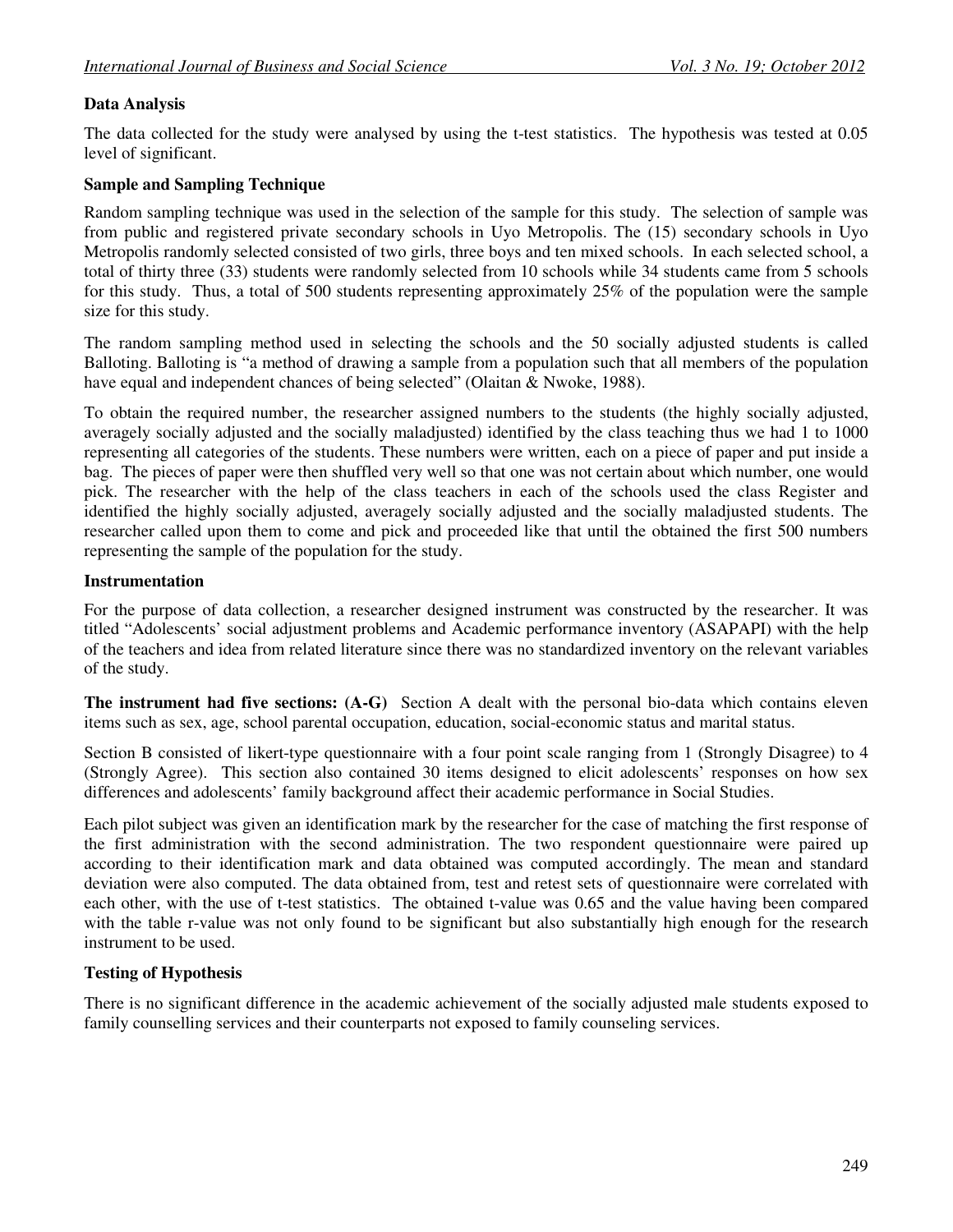**Table 1:** t-test analysis of the difference in the academic achievement of the socially adjusted male students exposed to family counselling and their counterparts not exposed

| Variable                                                                 | N   |       | SD   | t-cal | t-crit | Decision |
|--------------------------------------------------------------------------|-----|-------|------|-------|--------|----------|
| Socially Adjusted Male students exposed to<br>family counseling services | 500 | 18.71 | 1.32 | 6.04  | 1.96   | Rejected |
| Academic Performance<br>$P > .05$ , $df = 498$                           | 500 | 15.32 | 0.97 |       |        |          |

### **Findings**

The result in Table 1 above shows that the calculated t-value of 6.04 is greater than the critical t-value of 1.96. Therefore, the null hypothesis is hereby rejected. This implies that there is a significant difference in the academic achievement of the socially adjusted male students exposed to family counseling services from that of their counterparts not exposed to counseling services.

### **Discussion of Findings**

The most striking point to emerge from this study is that males predominate in all situations. They make more contributions in class than females and their contributions are usually more elaborate. Females are more likely to seek for help from males.

In a study conducted by Toby (1951), it was discovered that girls approached teachers for help more than boys did in group work. Males are willing to give help to females when asked. This present study has found a significant difference between male and female students' academic achievement because in small group discussions, where pupils resolve matters among themselves, boys usually have the upper hand than girls. Boys interrupt girls more than girls do to boys in class responses to the teacher's questions.

Males are highly socially adjusted than girls and tend to receive better grades and retain more of their self confidence than females. Akpan et al (1985) and Caspari (1979) strongly believe that socially adjusted students are more disciplined and more performing in school than their male adjusted counterparts. Consequently, the persistent non-adjusted females have lower academic grades than their male counterparts.

This study also corroborates Davidoff's (1987) position that boys show stronger orientation towards work than girls with poor socially adjusted behavior. This is so because some of the girls tend to be more anxious, depressed and withdraw from confronting academically challenging situations.

### *Conclusion*

Based on the findings of this study, it is concluded that the academic performance of the socially adjusted students differ from that of their non-adjusted counterparts based on gender.

### *Recommendations*

It is hereby recommended that teachers should give more attention in class to the females to enable them cope up academically with their male counterparts. This is not to say that the males should be ignored when they seek for help from the teacher.